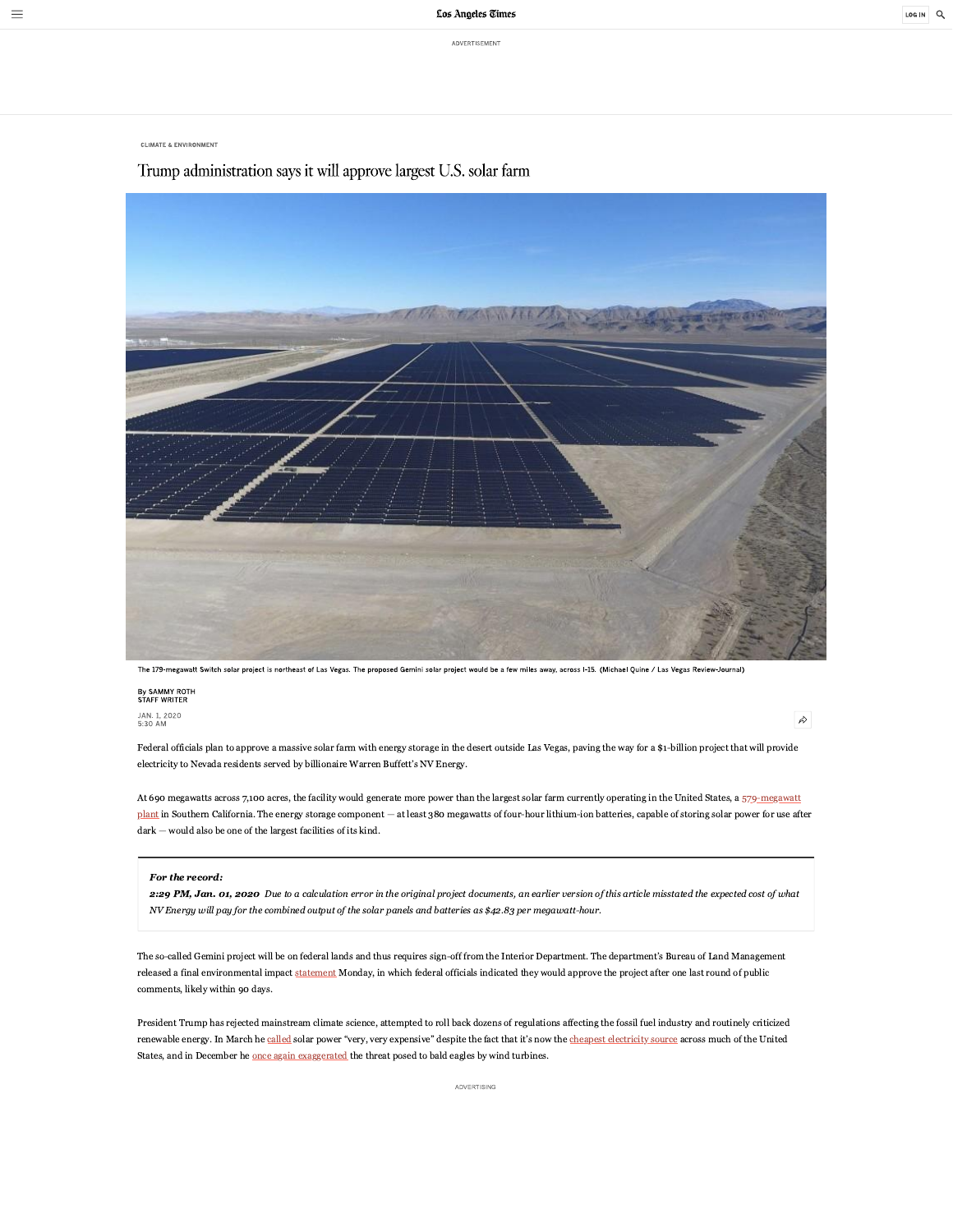But Trump's appointees at the Interior Department have shepherded several large renewable energy projects across the finish line.

Gemini could be the third solar farm on public lands approved by federal officials since Trump took office, joining the 80-megawatt Sweetwater project in Wyoming and the 500-megawatt Palen project in California's Riverside County.

The Bureau of Land Management published the final environmental analysis for another large Riverside County solar project, Desert Quartzite, in September, but has not yet issued an official "record of decision."

The Gemini project "would represent a significant increase in renewable energy capacity for Nevada and the West," Tim Smith, the bureau's district manager for southern Nevada, said in a recent news release, when the project's draft environmental analysis was released.

### ADVERTISEMENT

"The BLM actively supports the Department of the Interior's America First Energy Plan, an 'all of the above' strategy which supports energy development on public lands " Smith said



Then-U.S. Interior Secretary Sally Jewell, right, gets a tour of the 550-megawatt Desert Sunlight solar farm on public lands in Riverside County in 2015. (Marcus Yam / Los Angeles Times)

The Trump administration has also issued several approvals for the Chokecherry and Sierra Madre wind project, which is being developed in Wyoming by Philip Anschutz, the billionaire owner of Staples Center and the Coachella Valley Music & Arts Festival. If fully built out, it would be the largest wind farm in the country, with 1,000 turbines capable of producing 3,000 megawatts of power.

Falling prices and supportive state policies have continued to drive demand for renewable energy, even with the Trump administration taxing imported solar panels and more recently rejecting a proposed extension for clean energy tax credits.

The investment bank Lazard reported in Novemberthat onshore wind and solar power are two of the cheapest sources of new electricity generation in the United States, averaging \$28 per megawatt-hour and \$36 per megawatt-hour, respectively. Electricity from a new natural gas plant, by comparison, typically costs \$44 to \$68 per megawatt-hour, according to Lazard.

**CLIMATE & ENVIRONMENT** 

Los Angeles OKs a deal for record-cheap solar power and battery storage Sep. 10, 2019

NV Energy will pay an average of \$38.44 per megawatt-hour for the combined output of the solar panels and batteries at the Gemini project under a 25-year contract.

The addition of Gemini and two other solar-plus-storage projects "allows us to extend the benefits of renewable energy to times when the sun is not shining," Doug Cannon, NV Energy's president and chief executive, said last month.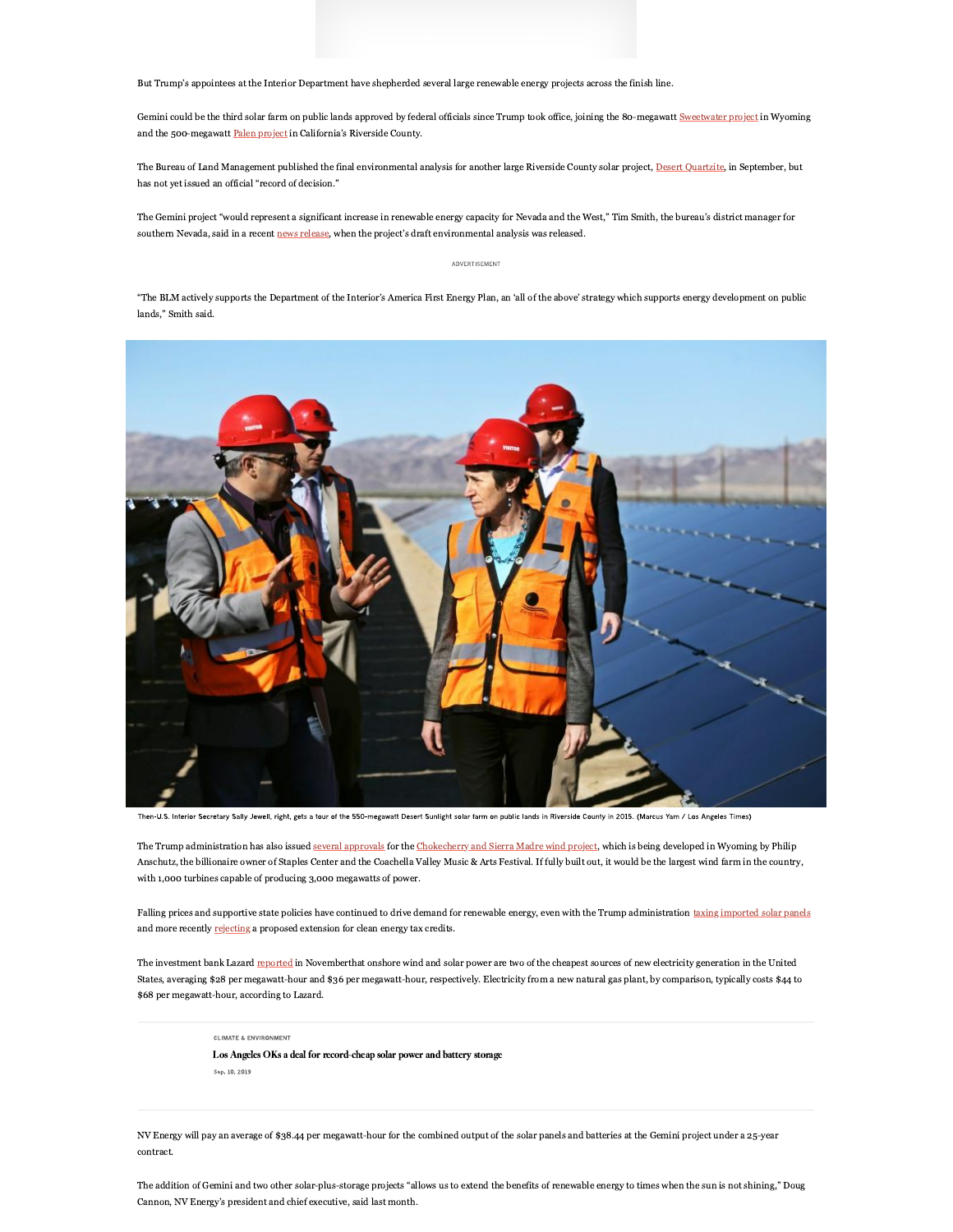"Today's decision brings the environmental and price benefits of low-cost solar energy to our customers," Cannon said in a news release, after the Public Utilities Commission of Nevada approved power purchase contracts for Gemini and the other projects. "We are proud to be delivering a renewable energy vision to our customers that also supports Nevada's economic and sustainability goals."

In Nevada, as in California, lawmakers have approved policies promoting climate-friendly energy.

#### ADVERTISEMENT

A bill signed by Nevada Gov. Steve Sisolak last year required utilities to get half of their electricity from renewable sources by 2030, and set a goal of 100% zerocarbon electricity by 2050. NV Energy, which is owned by Buffett's Berkshire Hathaway Energy and is the state's largest power provider, estimated that 24% of its electricity came from renewables in 2018.

The Gemini project is being developed by Quinbrook Infrastructure Partners and Arevia Power, and is expected to be fully operational by Dec. 1, 2023. It will be built along Interstate 15 about 30 miles northeast of Las Vegas, near two large solar farms that are already operating on the other side of the freeway.



The Stratosphere dominates the Las Vegas skyline. (Brian Jones / Las Vegas News Bureau)

Gemini "will demonstrate the ability to couple solar PV technology with battery storage to capture and use Nevada's abundant renewable solar resource to deliver low cost power to NV Energy's customers and keep the lights on long after the sun has set," Quinbrook co-founder David Scaysbrook said in a news release in early December.

"We believe Nevada is an ideal location for a project of this magnitude," Scaysbrook said.

Like many large-scale renewable energy projects proposed in the desert southwest, Gemini has faced opposition from conservationists concerned about the effects on natural ecosystems and undeveloped landscapes. Those critics typically support renewable energy but say solar panels on rooftops and parking lots should be prioritized, with large-scale projects limited to degraded lands.

**CLIMATE & ENVIRONMENT** 

California now has 1 million solar roofs. Are 1 million batteries next? Dec. 12, 2019

Nonprofit groups including Defenders of Wildlife, the National Parks Conservation Assn. and the Sierra Club pointed out in comment letters that the Bureau of Land Management's environmental analysis of the Gemini solar farm estimates the project's construction and operation could result in the deaths of up to 215 adult desert tortoises.

"There is no justification for this project that outweighs the importance of the desert tortoise, its habitat and BLM's obligations to use its full authority to take actions that will contribute to the recovery of this threatened species," Jeff Aardahl, a biologist with Defenders of Wildlife, wrote in September.

The Palen solar project in California faced similar criticisms before it was approved by the Trump administration in 2018. The project from EDF Renewable Energy will be just outside Joshua Tree National Park. CleanPowerSF, the community choice agency that provides electricity to San Francisco, said recently it would buy 100 megawatts of power from Palen.